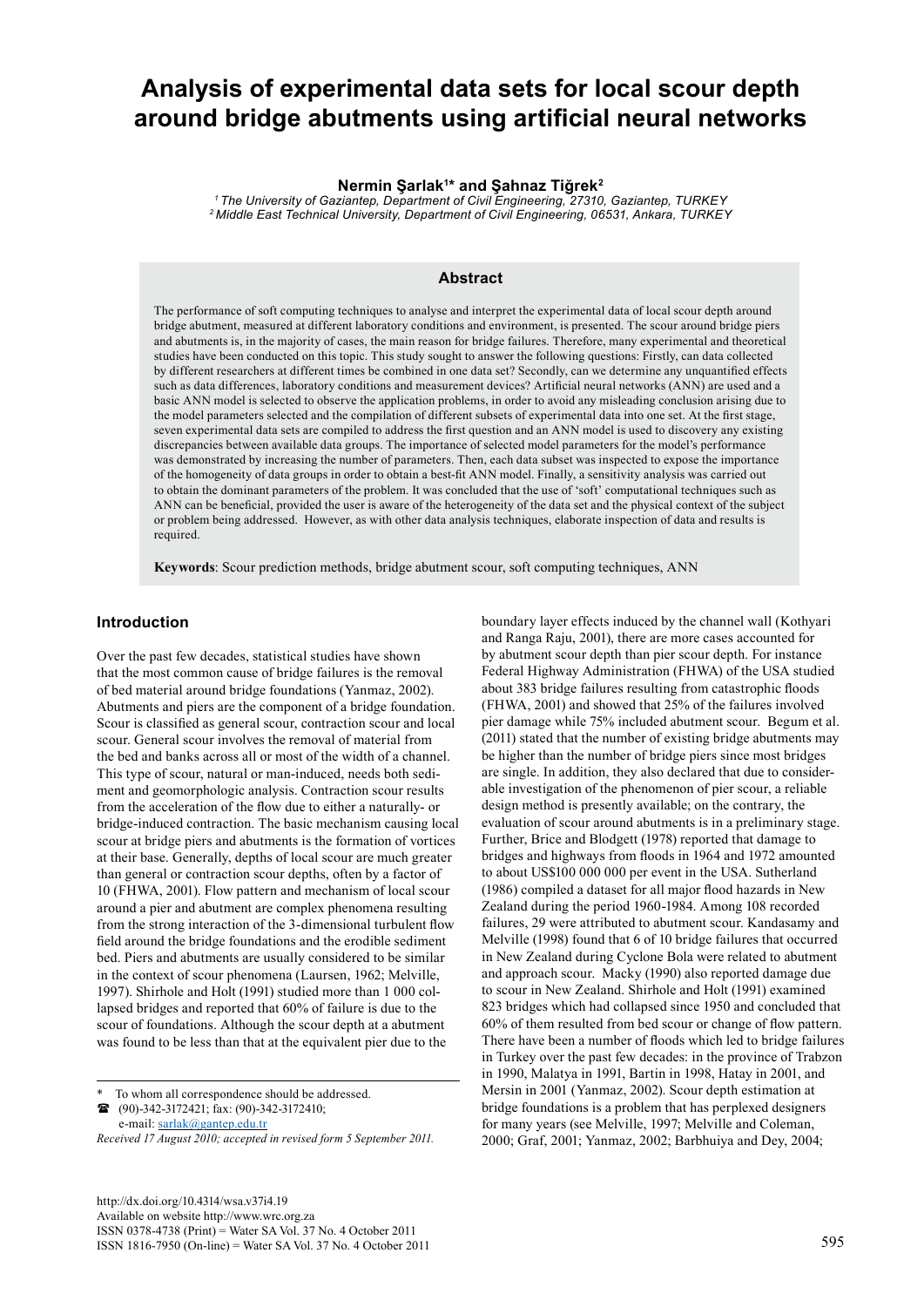Etama et al., 2003 and Kayatürk, 2005 for details). Thus, both experimental and theoretical scour analyses are necessary to explain the effect of flow distribution on local abutment scour depth (Sturm and Sadiq, 1996), in the case where bridge contraction causes significant afflux.

Recently, soft computing tools like artificial neural network (ANN) models, and adaptive neuro-fuzzy inference systems (ANFIS), etc., have been gaining popularity to predict the dependent variables in every branch of science. There has been tremendous growth in the computational mechanisms of ANN since the work of Rumerhalt et al. (1986). Within the last decade, ANN has become a powerful computational tool due to the development of more sophisticated algorithms. Therefore, soft computing tools such as ANN has been applied to many fields, and these tools have simply replaced the use of regression analysis. There are several advantages of soft computing tools over regression analysis. For instance, they do not require previously-obtained information about the relation, and the possibility of detecting nonlinearity is higher.

The first article on a civil/structural engineering application of neural networks was published by Adeli and Yeh (1989). Since then, a large number of articles have been published on different engineering applications of neural networks. The artificial neural network application has also received attention for addressing sediment related-problems. Some studies related to local scour are as follows: Liriano and Day (2001) developed an artificial neural network model for scour prediction downstream of a culvert. Kambekar and Deo (2003) applied a neural network to predict the scour depth around a vertical pile group in the ocean. Choi and Cheong (2006) applied an ANN model which was trained by laboratory data to predict the scour depth around bridge piers in both laboratory and field studies. Lee et al. (2007) used ANN to predict the scour around bridge piers. Bateni et al. (2007a) developed both ANN and ANFIS models to predict the maximum scour depth and time-dependent scour depth around bridge piers using experimental data. They reported that the developed ANFIS method performed better than the existing expressions. Kaya (2010) developed an ANN model to study the observed pattern of local scour at bridge piers using an FHWA data set composed of 380 measurements at 56 bridges in 13 states. There are also a number of models to predict pier scour in which ANN and some other soft computing applications can be seen, e.g. Bateni et al. (2007a,b), Fırat and Gungor (2009), Zounemat-Kermani et al. (2009), Azamathulla et al. (2010), Pal et al. (2011) and Rahman et al. (2010).

To our knowledge, there are presently only a limited number of studies which have proposed ANN models in order to predict the scour depth around bridge abutments (Şarlak et al., 2006; Muzammil, 2008; Begum et al., 2011). In the present paper, these previous studies are expanded on by increasing the number of parameters involved in the phenomena. In addition, detailed data scrutinisation is performed.

At the first stage of this study, 7 experimental data sets were compiled to address the following question: Can data collected by different researchers at different times be gathered in 1 set?' Each data group was examined in order to investigate this issue. Then, the detailed analysis of each data subset was examined to determine the importance of the number of parameters and homogeneity of the data on the results produced, in order to address a second question: Can we determine any unquantified effects such as those resulting from data heterogeneities, and differences in laboratory conditions and measurement devices? Although in the present study abutment scour depth data were used as sample data in the ANN model,

the aim was not to obtain a general model for predicting scour depth. Instead ANN models' ability to establish relations for different data groups was investigated and effectiveness of ANN was examined. Ultimately, by applying sensitivity analysis, the effectiveness of selected parameters on model performance was determined.

## **Methods and results**

#### **Artificial neural networks**

An ANN model consists of 2 main components, the first is the structure of the model and the second is the selection of the learning algorithm. The structure of the model is classified according to the number of layers; 2, 3, multi-layer, etc. Some of the learning algorithms presented in the literature include: back-propagation, feed forward back-propagation (FFBP), feed forward cascade correlation (FFCC), radial basis function (RBF), Levenberg-Marquardt, quasi-Newton, conjugate gradients, Powel-Beale, etc.

In the study by Muzzamil (2008), 3 ANN models were developed, namely, FFBP, FFCC and RBF. The important conclusions derived from this study were: FFBP shows the best performance during validation and the raw data provide better performance than normalised data. According to the ASCE Task Committee, the primary difference between the RBF network and back-propagation is in the nature of the nonlinearities associated with hidden nodes (ASCE, 2000). The nonlinearities in back-propagation are implemented by a fixed function, such as sigmoid. The RBF method, on the other hand, bases its nonlinearities on the data in the training set. Once all of the basic functions in the hidden layer have been found, the network only needs to learn at the output layer in a linear summation basis. Thus, the RBF method is not suitable due to its inadequate capacity for handling nonlinearities.

In the present study the most common algorithm, i.e., 3-layer forward feed structure with back-propagation learning, was selected, since the main concern was to investigate the applicability of ANN models for analysing the experimental data obtained from different model setups.

ANN models are constructed by using Neural Ware Packet Program. This program offers proven technology tools for developing neural networks. This also allows quick generation of a neural network based on standard neural network architectures (NeuralWare Inc., 2002). Since a commercial package program was used to develop the model, only a brief introduction to ANN architecture and solution structure will be given.

A typical 3-layer feed-forward ANN consists of layers for 'input', 'hidden' and 'output', which each contain several nodes (Fig. 1). In the present study, a 3-layer feed-forward artificial neural network model was constructed which has 5 (later 7) neurons in the input layer, 3 neurons in the hidden layer and 1 neuron in the output layer.

In the present study, a back-propagation learning algorithm which is based on supervised learning was selected, and the output of the system was compared to the experimental data. In a back-propagation algorithm there are 2 main steps. The first step is a forward pass or activation phase in which inputs are processed to reach the output layer through the network. After the error is computed, a second step, namely error back-propagation, starts in a backward direction through the network. During the training phase, an error value, in this case the root mean square error (RMSE), is calculated between the desired output and the actual output.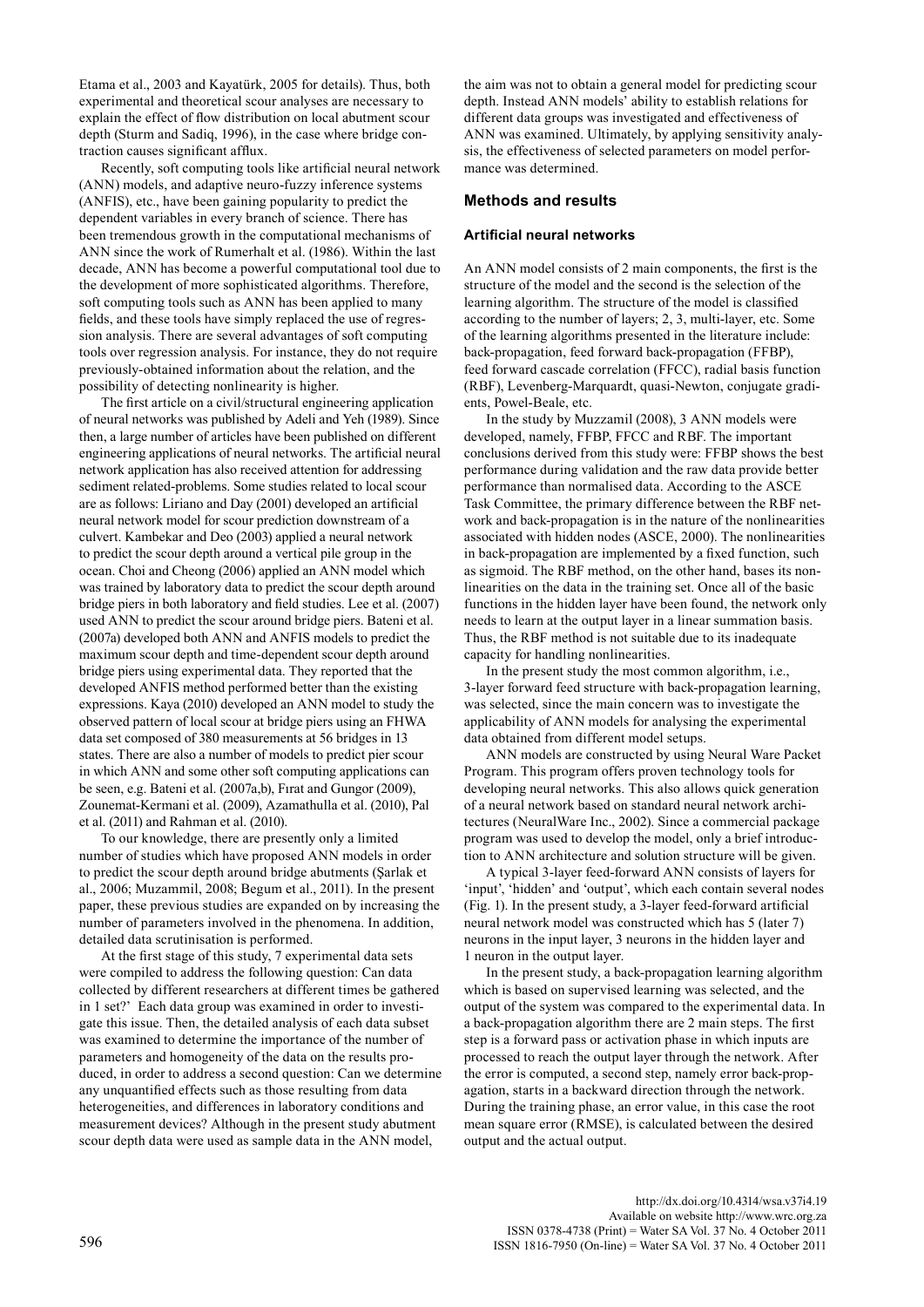

$$
RMSE = \sqrt{\frac{1}{N} \sum_{i=1}^{N} (t_i - o_i)^2}
$$
 (1)

where:

*N* is the number of data sets

 $t_i$  is the target value for the  $i^{th}$  set

 $o_i$  is the output of the  $i<sup>th</sup>$  set which is produced by the ANN

The RMSE is then propagated backwards to the input layer and the connection weights between the layers are readjusted. After the weights have been adjusted and the hidden layer nodes have generated an output result, the error value is re-determined. If the error value was not reached, which is usually defined by a particular iteration number, the error will then again be propagated backwards to the input layer. This procedure continues until the model has finally reached the predetermined tolerance limit. To decrease the initial learning rates, a learning coefficient ratio is used. The learning coefficient is reduced from the initial learning coefficient by an amount corresponding to the learning coefficient ratio until training time. In this respect, even if initially high learning rates are selected, such as 0.3 for the hidden layer and 0.15 for the output layer, and the momentum coefficient is selected as 0.4, the training of the network can be accomplished, in this example, with a 0.00001 learning rate and a 0.00001 momentum coefficient after 50 000 iterations.

The overall data set was divided into 2 subsets for each analysis: training and testing. We used 75% of the data for training and 25% of the data for testing. The training and testing data sets were selected randomly. Furthermore, the minimum and maximum values for the data range for each data set were considered very carefully. Since the ANN predictions are valid within the trained and tested data range, as is the case for any model, the data range must be selected very carefully. This problem was neglected by some of the studies reported in the literature.

#### **Parameter descriptions**

Laboratory data for the equilibrium local scour depth around abutments, for the clear-water condition, obtained by 7 investigators, were used for this study. Scour is a time-dependent phenomenon. However, under constant flow conditions stable position is reached after a certain time period, after which scour will not increase further. The depth of scour at this stage is called either the equilibrium scour depth or maximum scour depth. The depth of maximum scour is a design parameter. A schematic description of a bridge foundation composed of piers and abutments is shown in Fig. 2. Since the data pertain to local scour, the shape of the abutment is





*Figure 2 Schematic views of abutment and pier scours a) Top view and b) Side view.*  $l =$  abutment length (L),  $b =$  abutment width (L);  $w =$  channel *width (L); y = approach flow depth (L) and d<sub>se</sub> = equilibrium scour depth*

important as a physical quantity. The abutment shape for all of the experimental data analysed in the present study was a vertical wall, as seen in Fig. 2.

For below or near clear-water approach flow conditions, the equilibrium local scour depth,  $d_{se}$ , at an abutment is a function of fluid, flow, sediment, geometry of both channel and structure, and time, as given in Eq. (2).

$$
d_{se} = f\{u, y, g, \rho_s, \rho, \mu, d_{50}, \sigma_g, \ell, b, w, S_o, t\}
$$
 (2)

where:

 $u$  = mean approach flow velocity ( $LT<sup>-1</sup>$ )  $y =$  approach flow depth (L)  $g =$  gravitational acceleration ( $LT<sup>2</sup>$ )  $r =$  density of the fluid (ML<sup>-3</sup>)  $m =$  dynamic viscosity of fluid (ML<sup>-1</sup>T<sup>-1</sup>)  $\rho$  = density of the sediment (ML<sup>-3</sup>)  $d_{50}$  = median particle grain size (L)  $\sigma_{g}^{\prime\prime} = (d_{g}/d_{g}/\theta^{0.5})$ , the geometric standard deviation of sediment size distribution ( $d_{\mathfrak{g}_4}$  = sediment size for which 84% of the sediment is finer,  $d_{16}$  = sediment size for which 16% of the sediment is finer)  $\ell$  = abutment length (L)  $b =$  abutment width (L)  $w =$ channel width (L)  $S_{\text{S}}$  = slope of the channel (L/L)  $t =$  scouring time (T)

The Buckingham  $\pi$  theorem will reduce Eq. (2) to 11 dimensionless variables as follows:

$$
\frac{d_{se}}{y} = f\left\{\frac{y}{d_{so}}, Fr, \frac{1}{Re}, \frac{ut}{y}, \frac{\ell}{y}, \frac{b}{y}, \frac{w}{y}, \Delta, \sigma_{g}, S_{o}\right\}
$$
(3)

where:

*Fr* is the Froude number and *Re* is the Reynolds number, and  $\Delta$  is the dimensionless density parameter which is described as:

$$
\Delta = (\rho_s - \rho) / \rho \tag{4}
$$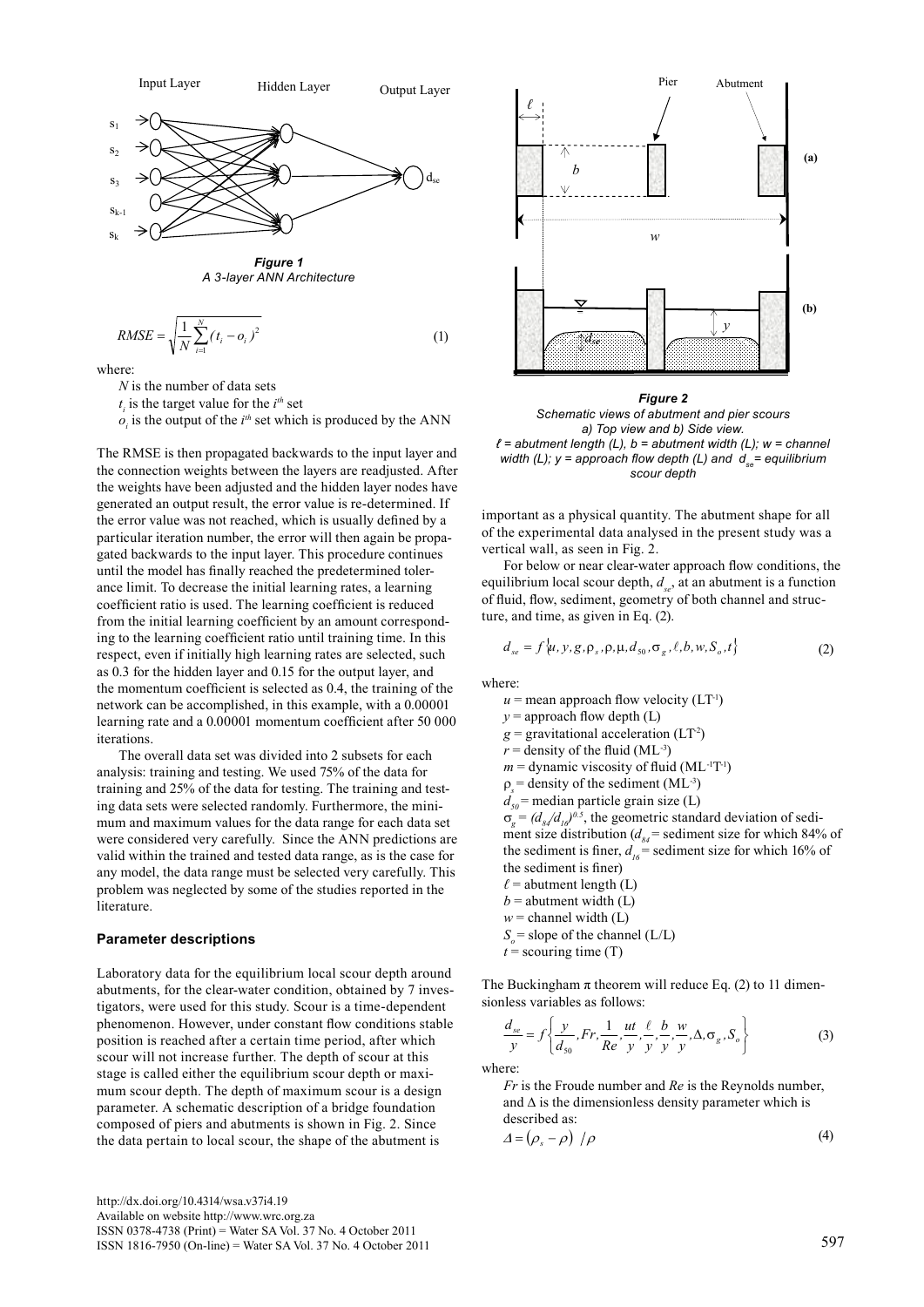| Table 1<br>Main characteristics of experimental data sets                            |              |                 |                  |            |                                 |                       |                  |                         |                              |  |
|--------------------------------------------------------------------------------------|--------------|-----------------|------------------|------------|---------------------------------|-----------------------|------------------|-------------------------|------------------------------|--|
| Variables (the range of values for each data set is indicated by the symbol $\sim$ ) |              |                 |                  |            |                                 |                       |                  |                         |                              |  |
| Group                                                                                | $\mathsf{n}$ | $y$ (cm)        | $\ell$ (cm)      | $b$ (cm)   | $\underline{d}_{\kappa_0}$ (cm) | $\sigma_{\mathsf{q}}$ | Δ                | u<br>$(m \cdot s^{-1})$ | $\frac{d_{se}}{(\text{cm})}$ |  |
| D1<br>Ballio                                                                         | 14           | $9.0 \sim 18.3$ | $5 - 20.5$       | $20 - 193$ | $0.19 - 0.5$                    | $1.25 - 1.3$          | $1.61 - 1.62$    | $0.44 - 0.72$           | $13.37 - 41.8$               |  |
| D <sub>2</sub><br>Tey                                                                | 5            | $5 - 35$        | $16.5 \sim 30.2$ | 152        | 0.082                           | 1.26                  | 1.65             | $0.27 - 0.36$           | $14.71 - 39.87$              |  |
| D <sub>3</sub><br>Dongol                                                             | 33           | $10 - 60$       | $15 - 30$        | 152        | $0.090 - 1.8$                   | $1.17 - 1.45$         | 1.65             | $0.33 - 1.43$           | $11.1 - 41.04$               |  |
| D <sub>4</sub><br>Ladage                                                             | 8            | $12 - 20$       | $30 - 60$        | 240        | 0.080                           | 1.28                  | 1.65             | $0.21 - 0.31$           | $16.22 - 44.12$              |  |
| D <sub>5</sub><br>Rajaratnam and<br>Nwachukwu                                        | 6            | $10.67 - 15.39$ | 15.2             | 91         | 0.14                            | 1.30                  | 1.62             | $0.2 - 0.32$            | $5.52 \sim 18.33$            |  |
| D <sub>6</sub><br>Cunha                                                              | 11           | $4 - 14$        | $10 - 30$        | 200        | $0.14 - 0.58$                   | $1.18 - 1.60$         | $1.70 - 1.77$    | $0.22 - 0.70$           | $4 - 28.9$                   |  |
| D7<br>Oliveto and Hager                                                              | 8            | $1.1 - 30$      | $5 - 20$         | 100        | 0.055                           | 1.37                  | 1.65             | $0.15 - 0.26$           | $3.9 - 22.6$                 |  |
| Total data (TD)                                                                      | 85           | $1.1 - 60$      | $5 - 60$         | $20 - 200$ | $0.055 - 1.8$                   | $1.17 - 1.60$         | $1.61 \sim 1.77$ | $0.21 - 1.43$           | $4 - 44.12$                  |  |

*Source: Ballio (2004)* 

The dimensionless parameters are necessary while applying regression analysis by reducing the number of parameters. However in ANN modelling we have the freedom to select the number of nodes at the input layers, therefore the use of raw data instead of dimensionless parameters will be a better choice. Evidence from the literature also shows that ANN models are not performing well with dimensionless parameters. Kambeker and Deo (2003) used raw data as input but predicted a dimensionless form of the scour depth. Although they used both forward feed and recurrent neural network models and 2 learning algorithms; back-propagation and cascade correlation, the results only changed slightly. Bateni et al. (2007b) concluded that use of constitutive raw parameters in place of their group yields better results because of the increased flexibility in fitting which is achieved. In the study of Bateni et al. (2007a), a sensitivity analysis of the dimensionless parameter was carried out, which showed that  $y/b_{\text{pier}}$  was the most effective and Reynolds number, *Re*, was the least effective parameter. In the same study, sensitivity analysis with raw data shows that the pier diameter is the most important parameter. However, the pier diameter is included in both dimensionless (normalised) parameters of the most effective parameter,  $y/b_{\text{micro}}$ , and the least effective parameter, *Re.* It can thus be concluded that dimensionless variables are not useful in ANN models. In Liriano and Day's study (2001) the dimensionless group gives a slightly better prediction of scour at the culvert outlets. This is the only exception which was found in the literature. Therefore, we choose the raw data for the following analysis.

### **Can data collected by different researchers at different times be gathered in 1 set?**

The sample size of the total measured data of 7 researchers was 85; Table 1 shows the characteristics of these 7 data groups (which were sourced from Ballio (2004) and were used in studies published in: Ballio and Orsi, 2000; Tey, 1984; Dongol, 1994; Ladage, 1998; Rajaratnam and Nwachukwu, 1983; Cunha, 1975; Oliveto and Hager, 2002). Each data group in Table 1 is named using 'D' followed by a number. In this table, only the maximum and minimum values of the measured quantities are presented due to space limitations.

Thus, at the first stage of the study in ANN modelling, flow depth, *y,* abutment length, *ℓ*, abutment width, *b*, median particle grain size,  $d_{50}$  and mean approach flow velocity,  $u$ , were input variables and the equilibrium scour depth,  $d_{se}$ , was the target output. These variables are most common variables observed in the laboratory and field studies.

After using randomly-selected data sets for training (70) and testing (15), the root mean square error (RMSE) and the correlation coefficient  $(R^2)$  of the test case were found to be 0.2601 and 0.43, respectively. The correlation coefficient of 0.43 and RMSE value of 0.261 used for quantitative comparisons are not high enough to establish an accurate and reliable model. At this stage, it can be concluded that this ANN model failed to obtain good results for this data set, suggesting that a new model should be found which yields reasonable results from available data set. However, instead of finding a new model, the same ANN model was used to scrutinise the data set in order to investigate the following question: Can data collected by different researchers at different times be gathered in 1 data set?

To find the answer to the above question, Total Data (TD) was examined for each researcher. Thus, each data subset was extracted from Total Data one by one and an ANN model was constructed for each case. In Table 2, these results are presented with the result of TD including 5 input variables (TD5).

Investigating the statistical output (given in Table 2), it can be seen that the correlation coefficients are increased and the highest correlation value of 0.98 is obtained when D3 is subtracted from the total data. Therefore, M3 can be selected as a design model. Then each subset was taken as test data and the performance of the selected model, M3, was evaluated. Table 3 shows the results of these model runs.

According to the results presented in Table 3, it can be concluded that our experimental data sets should not be gathered in 1 set, since the data set of D3 is not consistent with the others.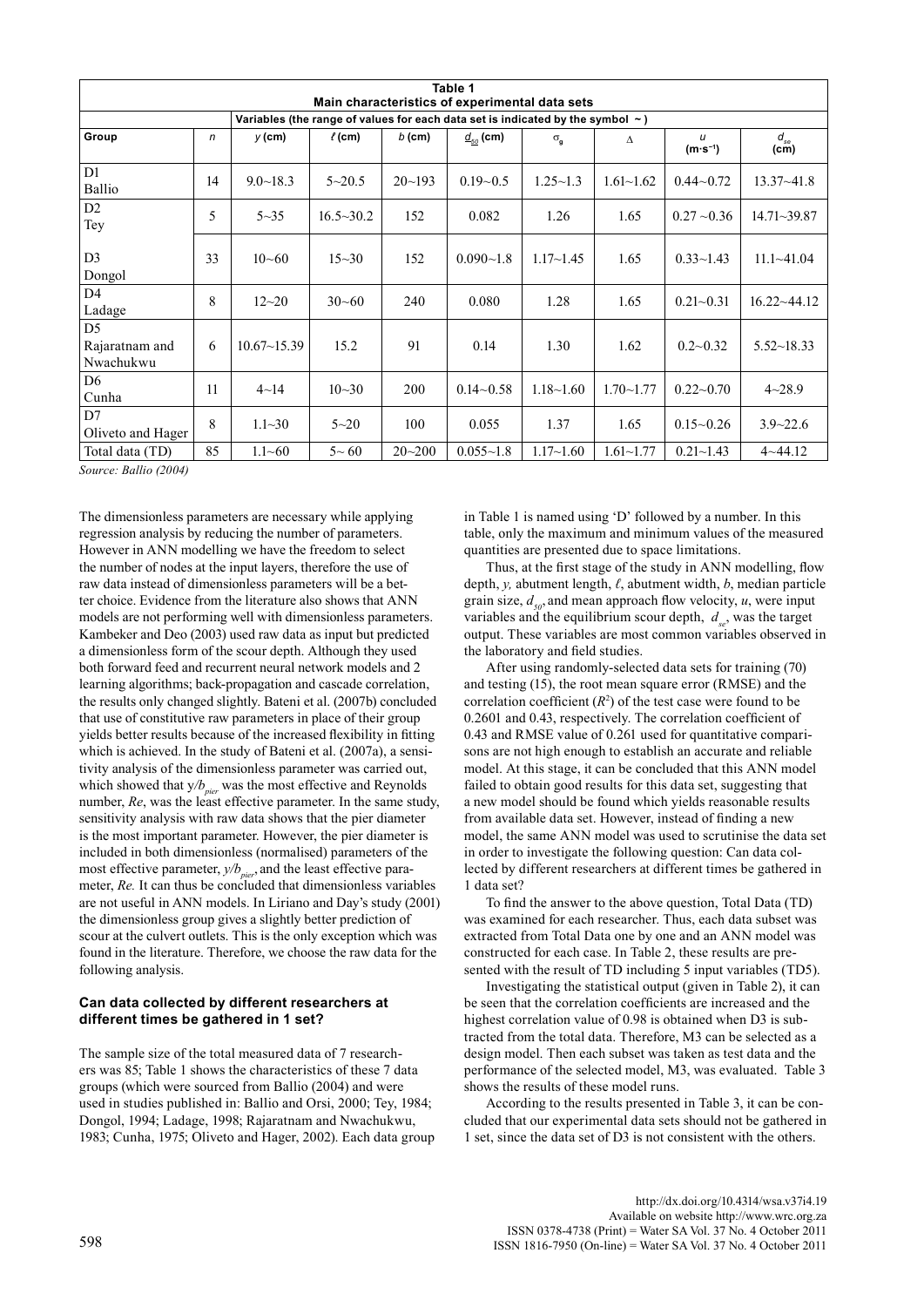| Table 2<br>Statistical properties with 5 input parameters: Model TD5 |                     |          |             |                |                |             |  |  |  |
|----------------------------------------------------------------------|---------------------|----------|-------------|----------------|----------------|-------------|--|--|--|
| Name                                                                 |                     | Learning |             | <b>Testing</b> |                |             |  |  |  |
|                                                                      | R <sub>2</sub><br>n |          | <b>RMSE</b> | n              | R <sub>2</sub> | <b>RMSE</b> |  |  |  |
| TD5                                                                  | 70                  | 0.82     | 0.0999      | 15             | 0.43           | 0.2601      |  |  |  |
| $M1 = TD5-D1$                                                        | 56                  | 0.88     | 0.0758      | 15             | 0.73           | 0.1064      |  |  |  |
| $M2 = TD5-D2$                                                        | 65                  | 0.70     | 0.1091      | 15             | 0.78           | 0.1192      |  |  |  |
| $M3 = TD5-D3$                                                        | 40                  | 0.93     | 0.0641      | 12             | $0.98*$        | 0.0446      |  |  |  |
| $M4 = TD5-D4$                                                        | 65                  | 0.72     | 0.1062      | 12             | 0.71           | 0.1165      |  |  |  |
| $M5 = TD5-D5$                                                        | 64                  | 0.69     | 0.1201      | 15             | 0.45           | 0.1709      |  |  |  |
| $M6 = TD5-D6$                                                        | 62                  | 0.73     | 0.1082      | 12             | 0.46           | 0.1565      |  |  |  |
| $M7 = T D5-D7$                                                       | 65                  | 0.69     | 0.1178      | 12             | 0.47           | 0.1695      |  |  |  |

*\* The highest correlation*

| Table 3<br><b>Cross check of Model M3</b> |         |        |  |  |  |  |  |
|-------------------------------------------|---------|--------|--|--|--|--|--|
| $R^2$<br><b>RMSE</b><br>Test data         |         |        |  |  |  |  |  |
| M3/D1                                     | 0.82    | 0.1031 |  |  |  |  |  |
| M3/D2                                     | 0.66    | 0.1539 |  |  |  |  |  |
| M3/D3                                     | 0.58    | 0.1640 |  |  |  |  |  |
| M3/D4                                     | $0.95*$ | 0.0598 |  |  |  |  |  |
| M3/D5                                     | 0.89    | 0.0742 |  |  |  |  |  |
| M3/D6                                     | 0.64    | 0.1613 |  |  |  |  |  |
| M3/D7                                     | 0.78    | 0.1360 |  |  |  |  |  |

*\* The highest correlation* 

| Table 4<br>Statistical properties with 7 input parameters: Model TD7 |                           |          |        |         |                |             |  |  |  |
|----------------------------------------------------------------------|---------------------------|----------|--------|---------|----------------|-------------|--|--|--|
| Name                                                                 |                           | Learning |        | Testing |                |             |  |  |  |
|                                                                      | <b>RMSE</b><br>$R^2$<br>n |          |        | n       | R <sup>2</sup> | <b>RMSE</b> |  |  |  |
| TD7                                                                  | 70                        | 0.78     | 0.0941 | 15      | 0.79           | 0.1028      |  |  |  |

| Table 5<br>Statistical properties without coarse sediment<br>data (CD) and non-uniform data (NUD) |    |                |             |         |                |             |  |  |
|---------------------------------------------------------------------------------------------------|----|----------------|-------------|---------|----------------|-------------|--|--|
| Name                                                                                              |    | Learning       |             | Testing |                |             |  |  |
|                                                                                                   | n  | R <sub>2</sub> | <b>RMSE</b> | n       | R <sub>2</sub> | <b>RMSE</b> |  |  |
| TD7-CD                                                                                            | 50 | 0.83           | 0.0868      | 15      | 0.77           | 0.1178      |  |  |
| TD7-CD-NUD                                                                                        | 36 | 0.88           | 0.0779      | 15      | 0.93           | 0.0682      |  |  |

### **Can we determine any unquantified effects such as differences in heterogeneity of data, laboratory conditions and measurement devices?**

The purpose of this stage was to determine some unquantified effects such as data difference, laboratory conditions and measurement devices on examined data sets. As can be seen in Table 3, while the lowest correlation is obtained with M3/D3, the highest correlation is obtained with M3/D4. Thus, D3 data produce a poorer estimate compared to the rest of the data sets.

This may be due to the fact that D3 data are not consistent with the other data subsets. To investigate further, it was decided that the number of input data would be increased by including geometric standard deviation of sediment size distribution,  $\sigma_{g}$ , and dimensionless sediment density parameter,  $\Delta$ .



*Figure 3 Variation of scour depth d<sub>se</sub> with sediment size d<sub>50</sub> for each data set* 

A question arises at this stage about the inclusion of critical mean velocity,  $u_c$ , since in conventional regression analysis the use of critical velocity is very common. Also, in the literature, critical velocity,  $u_c$  is included in the input list for an ANN model (Muzammil, 2008). However,  $u_c$  should be ignored because the critical mean velocity for entraining bed sediment can be estimated from  $y$  and  $d_{50}$  (Melville and Coleman, 2000) in order to obtain an independent input set. There are a few empirical equations proposed for the phenomena including critical velocity. The critical velocity has importance when observing or analysing time-dependent scour. Therefore, both the critical velocity and equilibrium scour time were accounted for in the study of Bateni et al. (2007b); in addition it was shown that critical velocity is the least effective parameter.

Table 4 summarises the results for the model with 7 input parameters. The correlation coefficient is raised to a value of 0.79. Therefore, it can be said that both the sediment size and its uniformity are effective parameters for predicting abutment scour. In order to emphasize this conclusion, subset D3 can be inspected to find out whether it includes coarse sediment or not. Figure 3 shows  $d_{\mu}$  as a function of  $d_{50}$  for each data subset. It is seen that D3 contains coarse sediment  $(d_{50} > 1$  mm), meaning that D3 subset is not compatible with the other subsets due to the range of sediment diameters. Therefore, instead of excluding the whole D3 dataset, only the coarse sediment data from D3 were excluded from the total data.

The correlation coefficient and RMSE values for the new model excluding the coarse sediment data of D3 were computed as 0.77 and 0.11178, respectively (see Table 5). The new correlation coefficient is higher than TD5 (0.43) but lower than TD7 (0.79) model. To examine this result in detail, geometric standard deviation,  $\sigma_{g}$ , of particle size distribution, which is a measure of uniformity of the bed sediments, was investigated. Thus, it is considered whether the data subsets contain uniform or non-uniform sediments. This is important because non-uniform sediments  $(\sigma_{\phi} > 1.4)$  consistently produce lower scour depths than uniform sediments. Variations of scour depths d<sub>se</sub> with sediment gradation  $\sigma_s$  for each data set are shown in Fig. 4.

According to Fig. 4, some D3 and D6 data points are greater than 1.4. Therefore, these data were also excluded from the total data and the analysis was repeated without coarse and non-uniform sediment data. The correlation coefficient and RMSE values were computed and are given in Table 5. The correlation coefficient increased to a value of 0.93.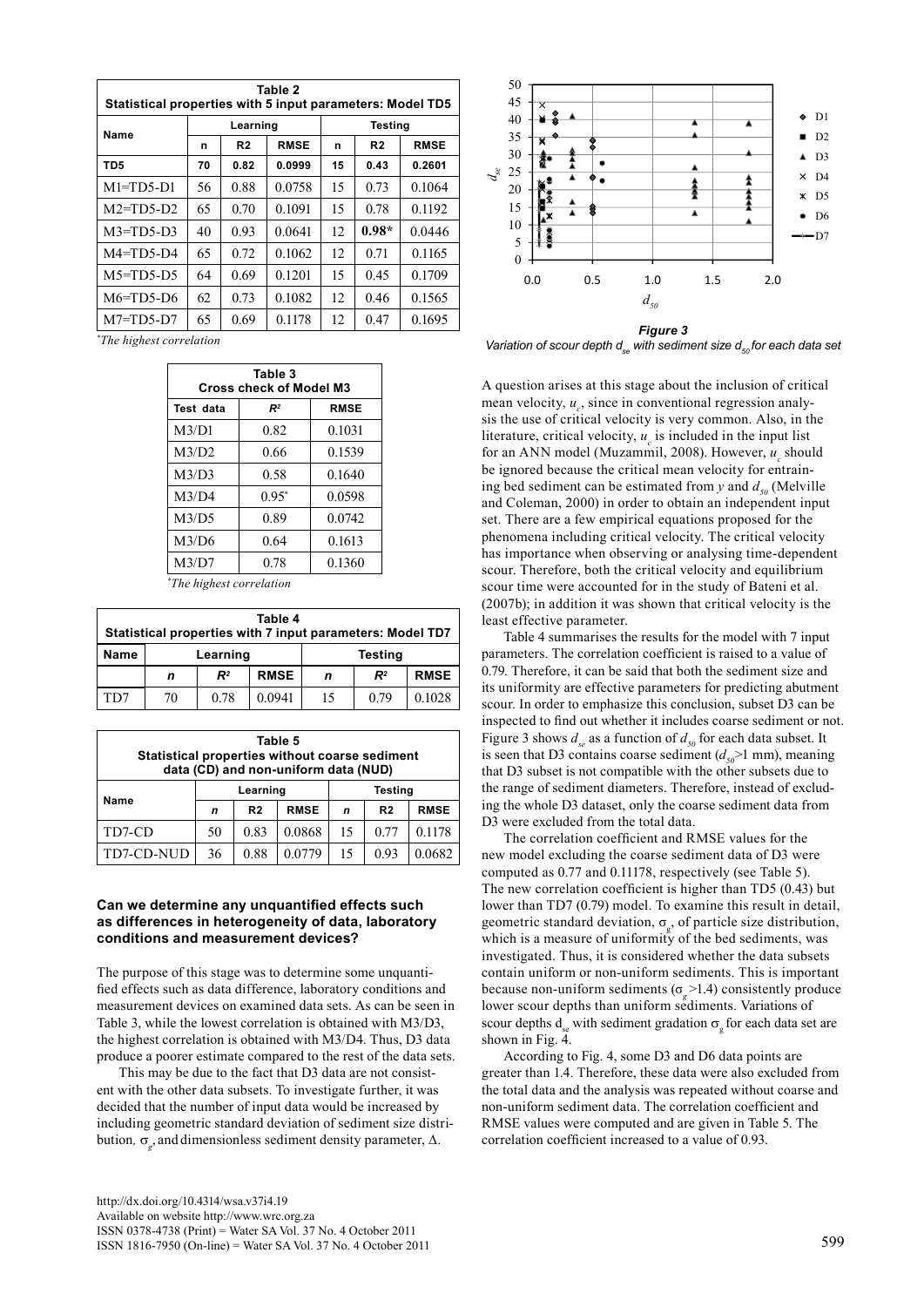This exercise showed that misinterpretation can easily occur, regardless of the accurateness of the model, unless the number of data points and the number of parameters is large enough to address the problem.





## **Sensitivity analysis**

In the last part of this study, a sensitivity analysis was carried out to identify the dominant parameters influencing the problem. Table 6 shows the result of the sensitivity analysis for 7 parameters with the reduced data set, after excluding the experiments with the coarse and non-uniform sediments. In the process of the sensitivity analysis, the parameters were excluded one by one from the list of input variables. Then, the parameter with the least relative importance compared to all of the other parameters is extracted from the model construction, based on the highest correlation coefficient. This procedure is repeated for all parameters one by one. In the first stage, the least effective parameter was determined to be abutment width, *b*, since the highest correlation is obtained when *b* is excluded from the input list. This conclusion has been supported by experimental research reported by Kayatürk (2005). Therefore, in the second stage, *b* was omitted, and the analysis repeated for the rest of the variables. In Table 6, the results are given for different hidden nodes, and it can be seen that increasing the number of hidden nodes is not necessary for improving the

| Table 6<br>Sensitivity analysis results for the parameters                       |                |                              |       |                                                     |      |                                              |                  |  |  |  |  |
|----------------------------------------------------------------------------------|----------------|------------------------------|-------|-----------------------------------------------------|------|----------------------------------------------|------------------|--|--|--|--|
| <b>Model</b>                                                                     |                | <b>Hidden node 3</b>         |       | Hidden node 5                                       |      | Hidden node 7                                |                  |  |  |  |  |
| parameters                                                                       | Learning $R^2$ | Testing $R^2$<br><b>RMSE</b> |       | Learning $R^2$ Testing $R^2$                        |      | Learning $R^2$<br>Testing $\boldsymbol{R}^2$ |                  |  |  |  |  |
| MODELS WITH VARIABLES y, $\ell$ , $b$ , $d_{50}$ , $u$ , $\sigma_{g}$ , $\Delta$ |                |                              |       |                                                     |      |                                              |                  |  |  |  |  |
| TD7-CD-NUD                                                                       | 0.88           | 0.93                         | 0.068 | 0.87                                                | 0.93 | 0.87                                         | 0.94             |  |  |  |  |
| $b$ excluded                                                                     | 0.87           | 0.95                         | 0.061 | 0.87                                                | 0.94 | 0.87                                         | $0.95^{\degree}$ |  |  |  |  |
| $d_{50}$ excluded                                                                | 0.82           | 0.95                         | 0.055 | 0.81                                                | 0.94 | 0.81                                         | 0.94             |  |  |  |  |
| u excluded                                                                       | 0.72           | 0.95                         | 0.060 | 0.72                                                | 0.95 | 0.72                                         | 0.95             |  |  |  |  |
| $\ell$ excluded                                                                  | 0.82           | 0.84                         | 0.104 | 0.82                                                | 0.84 | 0.82                                         | 0.84             |  |  |  |  |
| $y$ excluded                                                                     | 0.87           | 0.88                         | 0.087 | 0.87                                                | 0.88 | 0.87                                         | 0.88             |  |  |  |  |
| $\Delta$ excluded                                                                | 0.87           | 0.93                         | 0.070 | 0.87                                                | 0.93 | 0.87                                         | 0.93             |  |  |  |  |
| $\sigma_{\rm g}$ excluded                                                        | 0.87           | 0.90                         | 0.080 | 0.87                                                | 0.91 | 0.87                                         | 0.90             |  |  |  |  |
| MODEL WITH VARIABLES y, $\ell$ , $d_{50}$ , $u$ , $\sigma_g$ , $\Delta$          |                |                              |       |                                                     |      |                                              |                  |  |  |  |  |
| $\ell$ excluded                                                                  | 0.75           | 0.83                         | 0.104 | 0.75                                                | 0.83 | 0.75                                         | 0.83             |  |  |  |  |
| $d_{50}$ excluded                                                                | 0.80           | 0.96                         | 0.05  | $0.80\,$                                            | 0.96 | $\overline{0.80}$                            | $0.96^{*}$       |  |  |  |  |
| u excluded                                                                       | 0.71           | 0.94                         | 0.065 | 0.71                                                | 0.94 | 0.71                                         | 0.94             |  |  |  |  |
| v excluded                                                                       | 0.87           | 0.89                         | 0.085 | 0.87                                                | 0.89 | 0.87                                         | 0.89             |  |  |  |  |
| $\sigma_{\rm g}$ excluded                                                        | 0.86           | 0.92                         | 0.073 | 0.86                                                | 0.92 | 0.86                                         | 0.92             |  |  |  |  |
| $\Delta$ excluded                                                                | 0.86           | 0.93                         | 0.066 | 0.87                                                | 0.93 | 0.87                                         | 0.93             |  |  |  |  |
|                                                                                  |                |                              |       | MODEL WITH VARIABLES $y, \ell, u, \sigma_g, \Delta$ |      |                                              |                  |  |  |  |  |
| v excluded                                                                       | 0.73           | 0.77                         | 0.119 | 0.72                                                | 0.76 | 0.72                                         | 0.76             |  |  |  |  |
| $\ell$ excluded                                                                  | 0.62           | 0.84                         | 0.101 | 0.61                                                | 0.85 | 0.61                                         | 0.85             |  |  |  |  |
| u excluded                                                                       | 0.65           | 0.91                         | 0.074 | 065                                                 | 0.92 | 0.65                                         | 0.92             |  |  |  |  |
| $\sigma_{\rm g}$ excluded                                                        | 0.77           | 0.95                         | 0.060 | 0.77                                                | 0.95 | 0.77                                         | 0.95             |  |  |  |  |
| $\Delta$ excluded                                                                | 0.77           | 0.97                         | 0.045 | 0.77                                                | 0.97 | 0.77                                         | $0.97^{*}$       |  |  |  |  |
|                                                                                  |                |                              |       | MODEL WITH VARIABLES $y, \ell, u, \sigma_g$         |      |                                              |                  |  |  |  |  |
| $y$ excluded                                                                     | 0.72           | 0.79                         | 0.114 | 0.71                                                | 0.78 | 0.71                                         | 0.78             |  |  |  |  |
| $\ell$ excluded                                                                  | 0.60           | 0.87                         | 0.092 | 0.59                                                | 0.87 | 0.59                                         | 0.87             |  |  |  |  |
| $u$ excluded                                                                     | 0.59           | 0.94                         | 0.068 | 0.59                                                | 0.94 | 0.59                                         | 0.94             |  |  |  |  |
| $\sigma_{\rm g}$ excluded                                                        | 0.80           | 0.96                         | 0.054 | 0.75                                                | 0.95 | 0.75                                         | 0.96             |  |  |  |  |
| MODEL WITH VARIABLES y, t, u                                                     |                |                              |       |                                                     |      |                                              |                  |  |  |  |  |
| $\nu$ excluded                                                                   | 0.71           | 0.78                         | 0.118 | 0.71                                                | 0.78 | 0.71                                         | 0.78             |  |  |  |  |
| $\ell$ excluded                                                                  | 0.40           | 0.67                         | 0.147 | 0.40                                                | 0.67 | 0.40                                         | 0.66             |  |  |  |  |
| u excluded                                                                       | 0.42           | 0.77                         | 0.128 | 0.42                                                | 0.77 | 0.42                                         | 0.77             |  |  |  |  |
| MODEL WITH VARIABLES $\ell$ , u                                                  |                |                              |       |                                                     |      |                                              |                  |  |  |  |  |
| $\ell$ excluded                                                                  | 0.37           | $0.60\,$                     | 0.158 | 0.37                                                | 0.58 | 0.37                                         | 0.58             |  |  |  |  |
| u excluded                                                                       | 0.48           | 0.37                         | 0.170 | 0.35                                                | 0.23 | 0.46                                         | 0.35             |  |  |  |  |

**\*** *The highest correlation coefficient*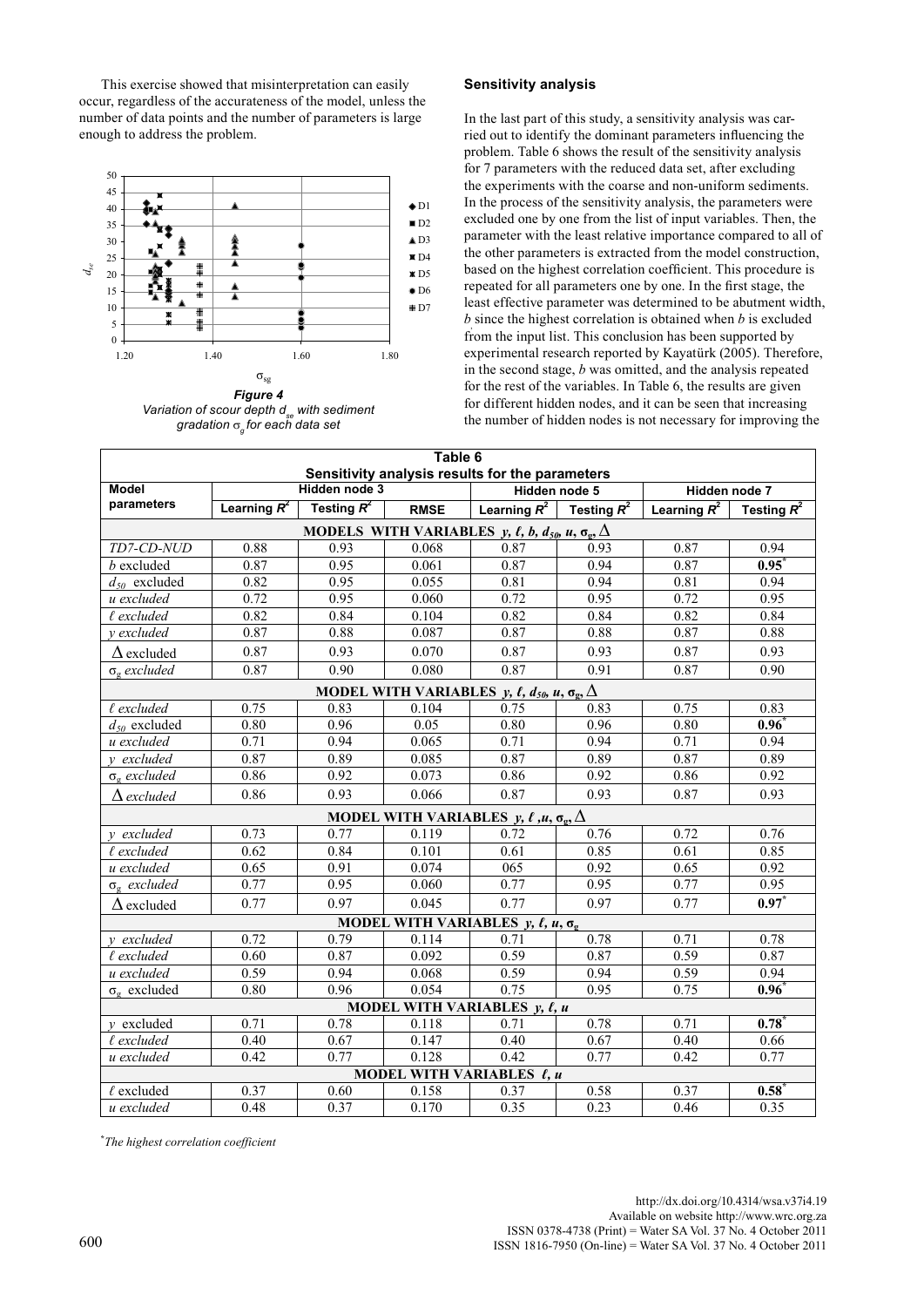results. In summary, the parameters can be listed from the least effective to the most effective as follows: *b*,  $d_{50}$ ,  $\Delta$ , $\sigma_g$ , *y*,  $\ell$  and *u*.

# **Discussion**

In general, when constructing an ANN model, parameters are selected according to available empirical equations in the literature. Some researchers have tried to compare their results with the available equations based on the results of regression models. For example, Choi and Cheong (2006) and Fırat and Gungor (2009) compared results of ANN models developed to predict bridge pier scour with some of the available empirical calculations. Choi and Cheong (2006) used the equations of Laursen and Toch (1956), Neill (1973), Jain and Fisher (1979), CSU (Richardson and Davis 1995) and Melville (1997). The results showed that CSU gave the minimum error. Jain and Fisher (1979) and Melville (1997) over-predicted the scour depth. Among 5 formulas, only CSU encompasses  $b_{\text{min}}$ ,  $y$ ,  $u$ ,  $d_{50}$  and  $\sigma_{\rm g}$ , whereas Melville's formula contains  $u_c$  instead of  $u$  and Jain and Fisher include  $u$  and  $u_c$ , together. Furthermore, Laursen and Toch (1956) and Neill's (1973) formulas consist of only 2 parameters,  $b_{\text{nier}}$  and *y*. These results showed that the consistency of the number of parameters between different models is quite important in order to establish model superiority. Firat and Gungor (2009) compared experimental data of several researchers with 5 empirical equations reported in the literature. In their study no information is given on the selection of the 5 equations. Equations based on regression analysis of experimental data always have limitations due to the range of parameters. If the equations are the result of linear regression, it is obvious that a model which is able to predict non-linear relationships can give better results. However, the knowledge which can be gained from such laboratory studies should not be underestimated.

Therefore, ANN models or more advanced models can be powerful tools if the data base is large enough to cover as many different conditions as possible. It is widely accepted that ANN models are universal approximators. However, according to Hornik et al. (1989), an ANN can act as a universal function approximator if a sufficiently long training time and sufficiently large number of hidden layers with a sufficiently large number of neurons in each of the hidden layers are given. Moreover, ANN models are data intensive (ASCE, 2000). If the number of data is limited, extra effort should be invested in selecting the model parameters. In addition, the homogeneity of data has great importance.

### **Summary and conclusions**

An artificial neural network model is used as a tool to analyse the experimental data for equilibrium local scour depth around bridge abutments. The ability of ANN models in establishing relations with different data groups is investigated and the reasons for the effectiveness of ANN models for these data sets were examined. This study exposes that researchers need to be careful when gathering different experimental or field data sets together before constructing an ANN model since the model is data driven.

For the first part of the study, a general ANN model with 5 input parameters was constructed with the total data (85) classified as training (70) and testing (15). A data elimination process was then performed by subtracting each data subset from the total data set, one by one. This procedure showed whether each subset had similar characteristics or not.

For the second part of the study, 7 input parameters were used and each data subset was analysed in detail. The detailed analysis of each data subset indicated the importance of parameter number and data homogeneity. The results confirm that ANN models can successfully be used to trace the compatibility of the experimental data collected from different studies.

In the last part of the study, sensitivity analysis was carried out to discover the dominant parameters of the problem. Sensitivity analysis demonstrated that flow mean velocity, u, is the most effective, and abutment width, b, is the least effective parameter for determining equilibrium scour depth,  $d_{\alpha}$ .

In conclusion, the findings of the present study, along with other published studies, show that with available algorithms and data we are actually still far from reaching a universal conclusion for scour depth calculations. It is suggested that the community of hydraulic engineers should collaborate in order to establish a data bank for this problem.

## **Acknowledgements**

The authors are indebted to Assoc. Prof. Francesco Ballio for supplying the experimental data. Funding for this project was partially provided by TUBİTAK (Turkish National Science Foundation) under Grant ICTAG 102I068.

# **References**

- ADELI H and YEH C (1989) Perceptron learning in engineering design. *Microcomput. Civ. Eng.* **4** 247-256.
- ASCE (AMERICAN SOCIETY OF CIVIL ENGINEERS) (2000) Task Committee on Application of Artificial Neural Networks in Hydrology, Artificial Neural Networks in Hydrology II: Hydrology Application. *J. Hydrol. Eng.* **5** (2) 124-137.
- AZAMATHULLA HM, AB GHANI A, ZAKARIA NA and GUVEN A (2010) Genetic programming to predict bridge pier scour. *ASCE J. Hydraul. Eng.* **136** (3) 165-169.
- BALLIO F (2004) Assoc. Prof. Francesco Ballio, personal communication, 24 June 2004, Politecnico di Milano, Piazza Leonardo da Vinci 32, 20133, Milano, Italy.
- BALLIO F and ORSI E (2000) Time evaluation of scour around bridge abutments. *Water Eng. Res*. **2** 243-259.
- BARBHUIYA AK and DEY S (2004) Local scour at abutments: A review. *Sadhan* **29** (5) 449-476.
- BATENI SM, BORGHEI SM and JENG DS (2007a) Neural network and neuro-fuzzy assessments for scour depth around bridge piers. *Eng. Appl. Artif. Intell.* **20** 401-414.
- BATENI SM, JENG DS and MELVILLE BW (2007b) Bayesian neural networks for prediction of equilibrium and time-dependent scour depth around bridge piers. *Adv. Eng. Software* **38** 102-111.
- BEGUM SA, KASHIM A and BARBHUIYA AK (2011) Radial basis function to predict scour depth around bridge abutment. URL: http://ieeexplore.ieee.org/stamp/stamp.jsp?arnumber=05751387 (Accessed May 2011).
- BRICE JC and BLODGETT JC (1978) *Countermeasure for Hydraulic Problems and Bridges, Volumes 1 and 2.* Federal Highway Administration, U.S. Dept. of Transportation, Washington, D.C.
- CHOI SU and CHEONG S (2006) Prediction of local scour around bridge piers using artificial neural networks. *J. Am. Water Resour. Assoc.* **42** (2) 487-494.
- CUNHA LV (1975) Time evolution of local scour. *Proc. 16th Conf. Int. Assoc. Hydraulic Research (Delft: IAHR).* 285-299.
- DONGOL DMS (1994) Local Scour at Bridge Abutments. Report No. 544, School of Engineering, University of Auckland, Auckland, New Zealand.
- ETTAMA R, NAKATO T and MUSTE M (2003) An overview of scour types and scour estimation difficulties faced bridge abutments. *Proc. Mid-Continent Transportation Research Symposium*, 21-22 August 2003, Iowa.